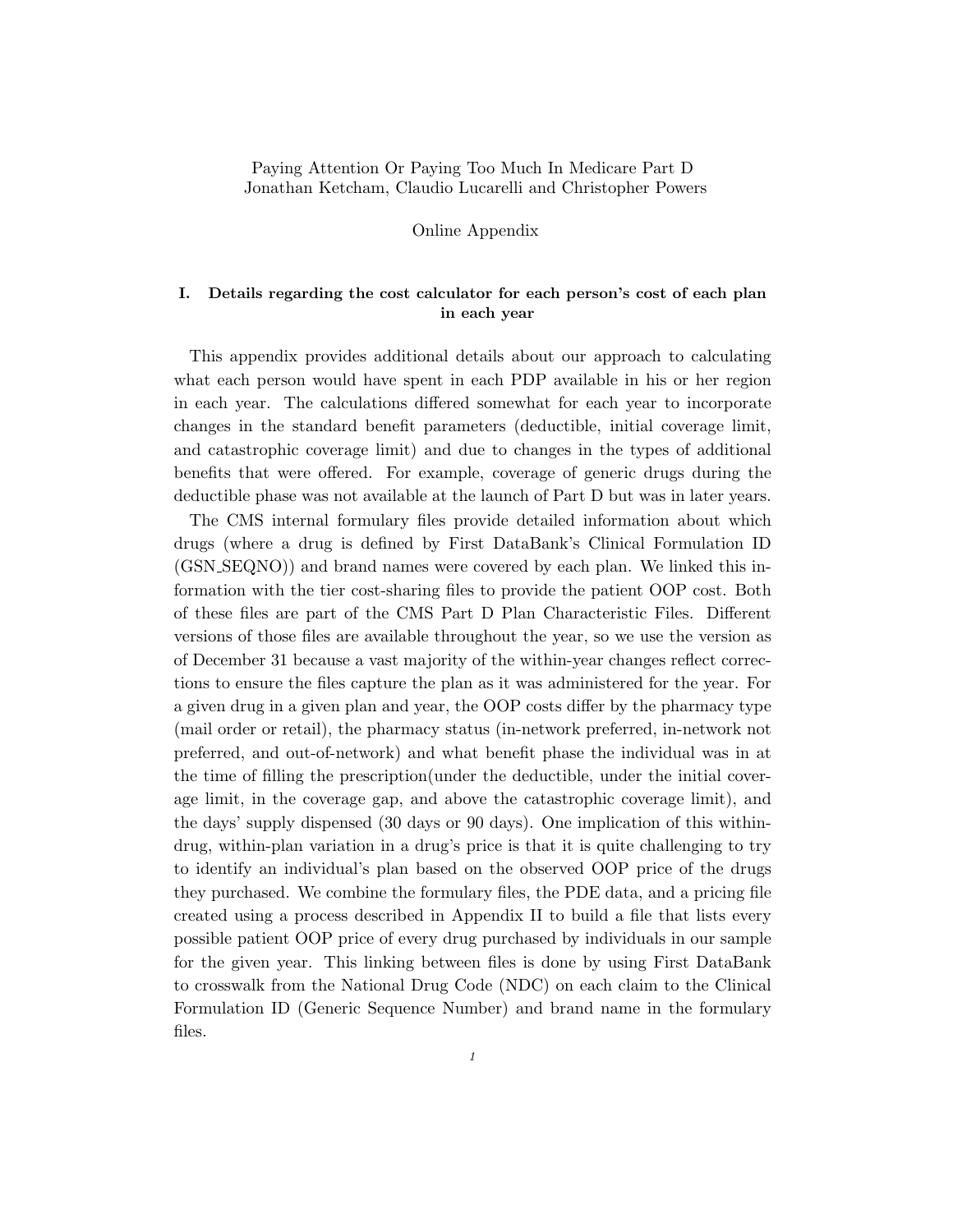We use this file to determine what each person would have paid for each drug they purchased under each plan available in the region. To do this, we use each alternative plan's specific drug prices, as described in Appendix II, in conjunction with the information on the actual claim from the actual plan to determine which OOP cost should be used in each alternative plan. That is, to the extent possible, we held constant all of the claim-specific attributes across all plans, e.g., we assumed that if an individual purchased a drug from a mail order pharmacy on her actual plan, she would have used a mail order pharmacy under each alternative plan as well. In some cases this was not feasible, e.g., if the plan had no mail order pharmacies, and we imposed decision rules under the assumption that the individual would choose the closest best alternative. To the extent this is inaccurate, this approach yields underestimates of the true costs the individual would have incurred in alternative plans, yielding overestimates of above-minimum spending since it did not affect the estimated costs in the actual plan.

The PDE data provide the prescription fill date (known as the date of service), which we use to define the order of claims. This is essential to determine the benefit phase or phases, which we use in our cost calculator to estimate the OOP cost for the drug. We relied on CMS regulations that determined how beneficiaries would be moved through benefit phases, in conjunction with the plan-level characteristics file in cases where plans enhanced their coverage. Additional details are available from the authors and are evident in the statistical code used to develop and implement the cost calculator. In brief, for each person in each year, the cost calculator cycled through all of the individuals' claims in order of their fill date to create rolling totals for OOP costs and gross costs of covered drugs (where "covered" denotes drugs that advanced the "true OOP costs" for the purposes of determining the benefit phase), and OOP costs and gross costs of non-covered drugs (which by CMS rule cannot be used to advance the benefit phase). Particularly complex in this process was determining the OOP costs for claims that transitioned people across benefit phases. To confirm the accuracy of this calculation, we compared the calculated OOP and gross cost of the actual plan with the actual OOP and gross cost in the actual plan, as summarized from the PDE data. We find that our calculations were highly accurate, where after removal of a few outliers with implausible values we find correlation coefficients for calculated and actual gross spending of 1.0, and correlation coefficients for calculated and actual OOP spending of 0.92 in 2006 and 2007, 0.97 in 2008, 0.98 in 2009 and 0.97 in 2010.

One important feature that can substantially influence an individual's OOP costs for a given plan is not captured in the formulary files or any other plan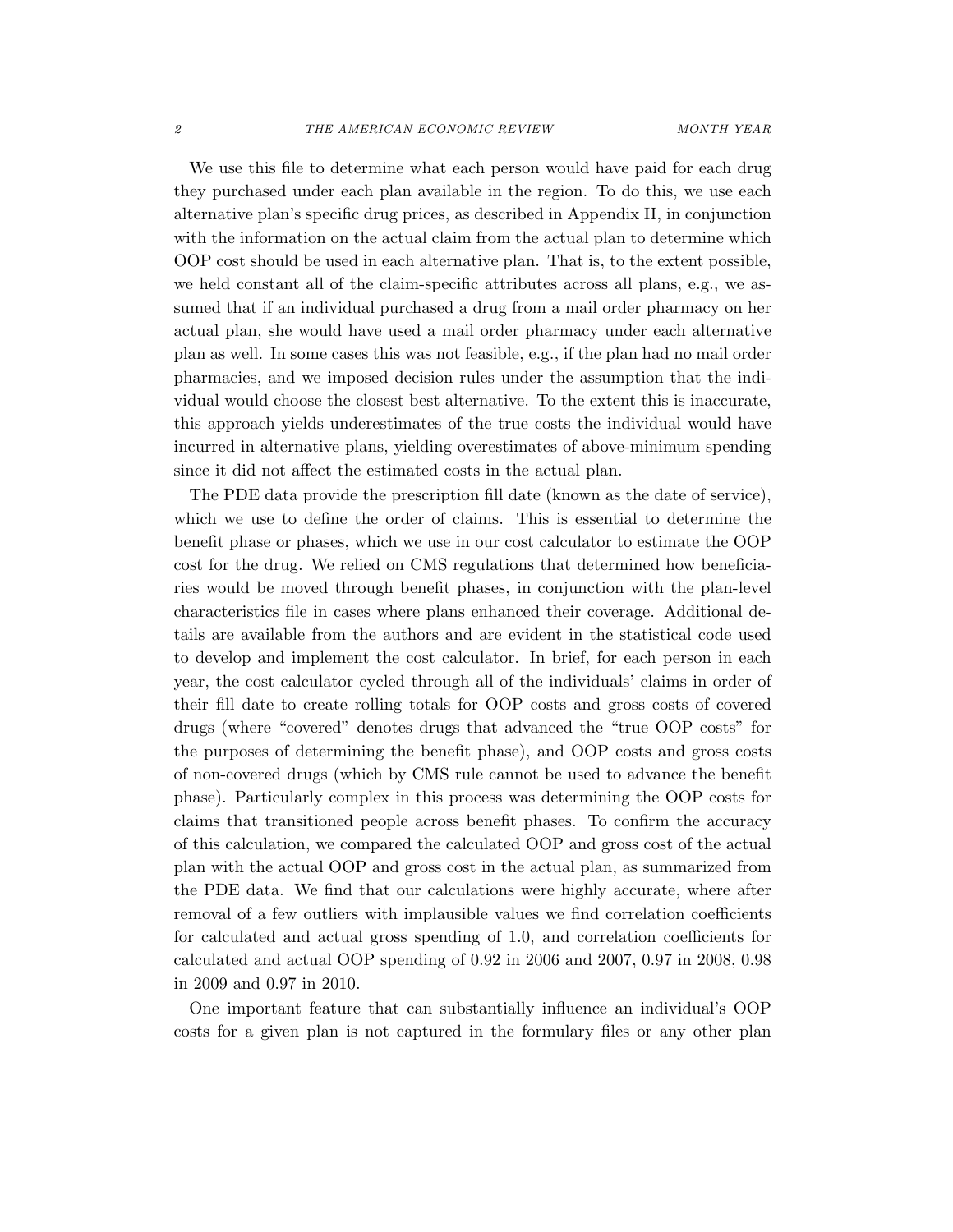information files. The underlying drug prices for a given drug are determined by the plans, depending on their negotiations with pharmacies as well as drug manufacturers. These underlying prices influence individuals' OOP spending through two primary ways. First, in many instances, individuals' OOP costs are set as a percent of gross costs. This occurs under the deductible, where the individual typically pays 100%, as well as within the coverage gap and beyond the catastrophic coverage limit for most plans, and for some plans even within the initial coverage limit where they rely on coinsurance rather than copays. Second, gross spending is used to determine whether the claim causes the individual to exceed the initial coverage level, i.e., whether he has entered the coverage gap. Consequently, differences in gross costs alone can determine whether the individual enters the coverage gap, which even all else equal would have substantial effects on the individual's total OOP cost for a plan. One implication of this is that entering the gap is not a person-by-year level variable, but rather at the personby-plan-by-year level, e.g., a person who entered the gap in her actual plan may not have entered the gap in some of the alternative plans due to differences in gross drug prices.

We rely on the 100% PDE data from all individuals (unconditional on meeting our sample criteria) to develop an accurate, underlying price of every drug filled in a year for every plan available in that year. For each prescription we calculate the unit price by dividing the total price by the units. To account for implausible values for the units or prices, if the unit price fell beyond the 5th or 95th percentile of nationwide prices for a given Clinical Formulation ID and brand name, we assigned the median nationwide price. We then average the unit prices for each combination of contract ID, pharmacy type (mail or retail), brand name to distinguish between brands and generics, and Clinical Formulation ID, each of which includes multiple NDCs. We group by contract ID because the prices are determined at the parent organization level and typically do not vary across plans within a contract ID.

For the most common drugs, this process yields an accurate measure of the average unit price in every plan. For less common drugs, and in plans with small enrollments, we rely on a series of imputations to determine the relevant price. First, if the retail pharmacy price was missing, we impute using the corresponding mail order price, and vice versa. If this does not assign a price, we impute by multiplying the market-wide average price for the pharmacy type (retail or mail) by a contract ID price index. For example, if this index shows that the contract ID prices average 20% above the nationwide average, then this drug's price for the given contract ID and pharmacy type is set to 20% above its average across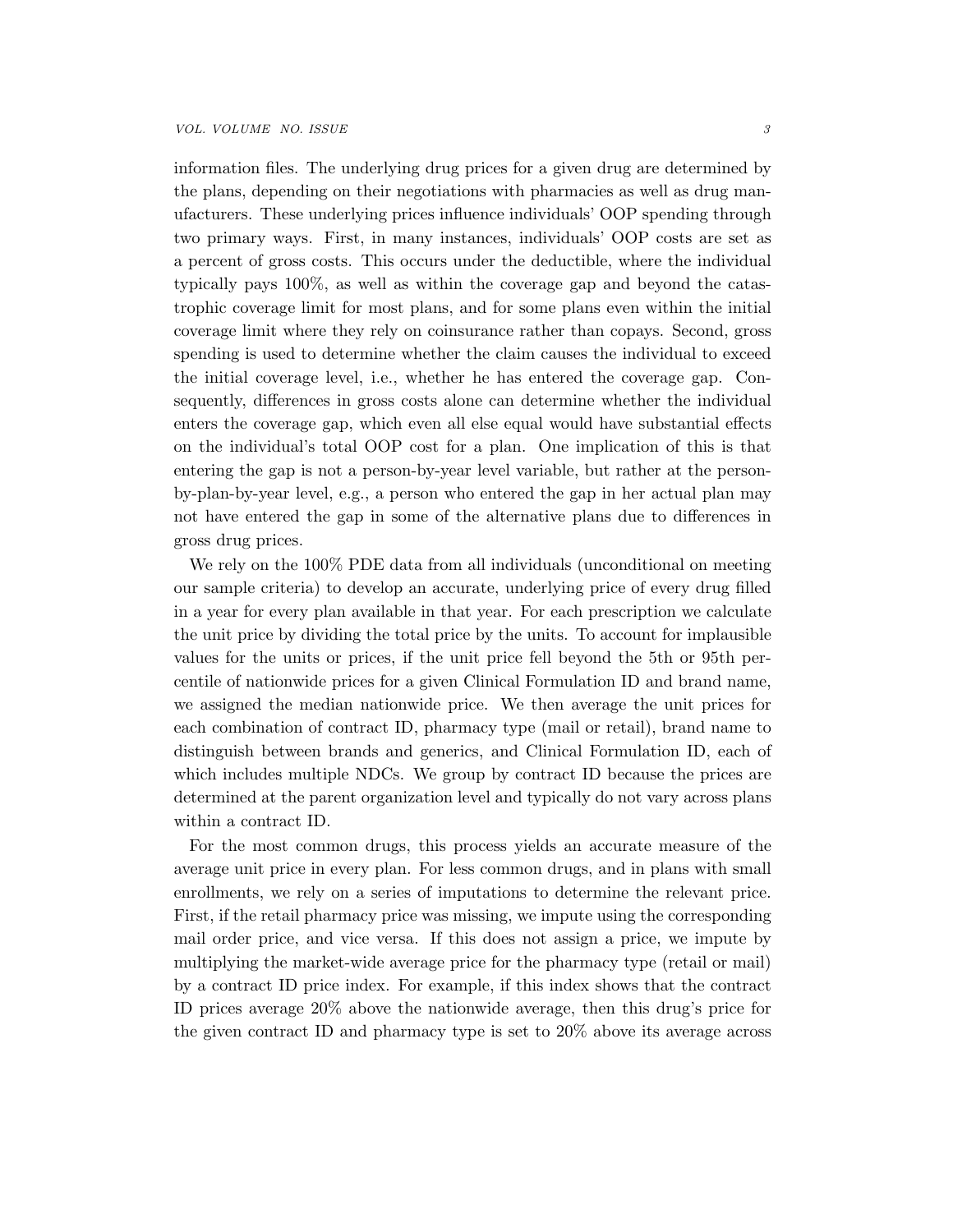all other contract IDs for the pharmacy type. Finally, if no price index is available for a plan, which could occur for plans with no enrollees, we simply assigned the average unit price for the drug.